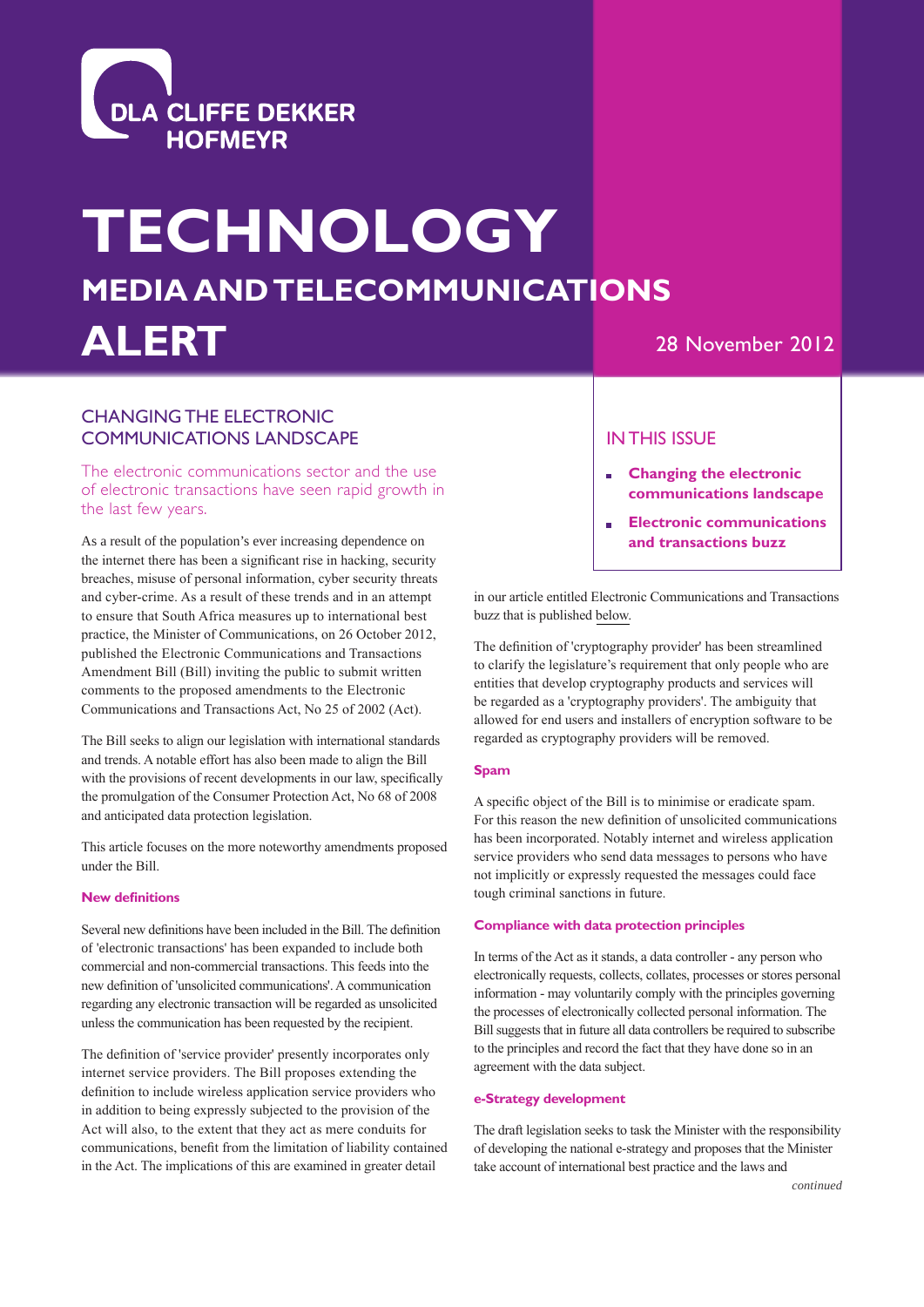guidelines of other jurisdictions and international bodies, as well as existing laws within the Republic. The national e-strategy will focus on e-readiness, SMME development, human resource development and education and training in the ICT sector. This will greatly assist in enabling use of the internet and bridging the current digital divide.

#### **e-Evidence and contracts**

The provisions pertaining to the admissibility of online communications as evidence in a court and what constitutes a contract is broadly in line with the rules developed by United Nations Commission on International Trade Law and the position broadly adopted by the international community. In determining the evidentiary weight of a data message the Bill requires that regard must be had to the manner in which its originator was identified. The Bill proposes that the Act be expanded to include identification by way of an electronic signature.

#### **Cryptography providers**

The Bill proposes the introduction of specific objectives in relation to cryptography providers and their services and products. The Bill provides that cryptography providers should ensure conformance with all decryption directions under the Regulation of Interception of Communications and Provision of Communication-related Information Act, or any other laws of the Republic, as well as renew their cryptography provider-registration every two years.

#### **Accreditation Authority**

The Bill introduces the establishment of an Accreditation Authority to accredit certain types of electronic transaction service providers. The Accreditation Authority will also monitor compliance with the Act.

The Bill proposes the introduction of mandatory registration of authentication service providers, products and services.

At present only South African accredited 'certification service provider' can issue advanced electronic signatures. The Bill provides that electronic signatures accredited in a foreign jurisdiction be recognised in South Africa provided there is a recognition agreement in place.

#### **Deemed recognition of representative bodies**

The Act currently excludes liability on the part of a service provider to act as mere conduits of information. In order for a service provider (which, if the Bill is passed, would include wireless application service providers) to benefit from the limitation of liability provisions in the Act they are required to belong to an industry representative body recognised by the Minister and must subscribe to the code of conduct of that representative body.

In order to facilitate the recognition of industry representative bodies, the Bill suggests that representative bodies be deemed recognised if, after a period of 12 months after application has been made for recognition, the Minister has not responded to the application.

#### **Cyber security hub**

The Bill proposes that the Minister establish a cyber security hub for creating, amongst other things awareness of threats to electronic communications networks and communications from cyber-crime.

The aim of the hub would be to respond to cyber security incidents, creating guidelines to educate persons about cyber-crime, centralising coordination of cyber security activities, conducting cyber security audits, and fostering and promoting cooperation between government and interest groups in implementing cyber security standards.

#### **Penalties**

A number of hefty penalties for contravention of the Act are proposed in the Bill:

- A person who transmits unsolicited communications may be liable of a fine up to R1 million or a period of imprisonment not exceeding one year.
- A person providing cryptography products or services without registering with the Department of Communications or failing to provide information may be subject to a fine up to a maximum of R2 million.
- A person falsely holding out their products or services have been  $\mathbf{r}$ accredited may be subject to a fine of not more than R2 million or a prison term of not more than two years.
- A person who discloses information which is declared by the Minister to be of importance to the protection of national security or the economic and social well-being of its citizens such as 'critical information' may be fined up to R5 million or imprisonment of three years.
- A person who, without authorisation, accesses or intercepts F data is liable to conviction of a fine not exceeding R10 million or imprisonment of ten years – this includes a person who after becoming aware of the fact that he or she is not authorised to access the data continues to access or use that data.

The Bill is a significant piece of legislation and will affect, in particular, the businesses of internet service providers and wireless application service providers. In our view the drafters of the Bill should be commended for incorporating many of the amendments proposed by the South African Law Reform Commission in 2011 as well as attempting to harmonise the Act with other South African legislation and international best practice.

Written representations are due on or before 7 December 2012. This deadline may be changed if the Department of Communications is amenable to the representations made by various industry organisations to the effect that the deadline be extended until January 2013.

*Kathleen Rice, Mariska van Zweel and Anushka Bhawan*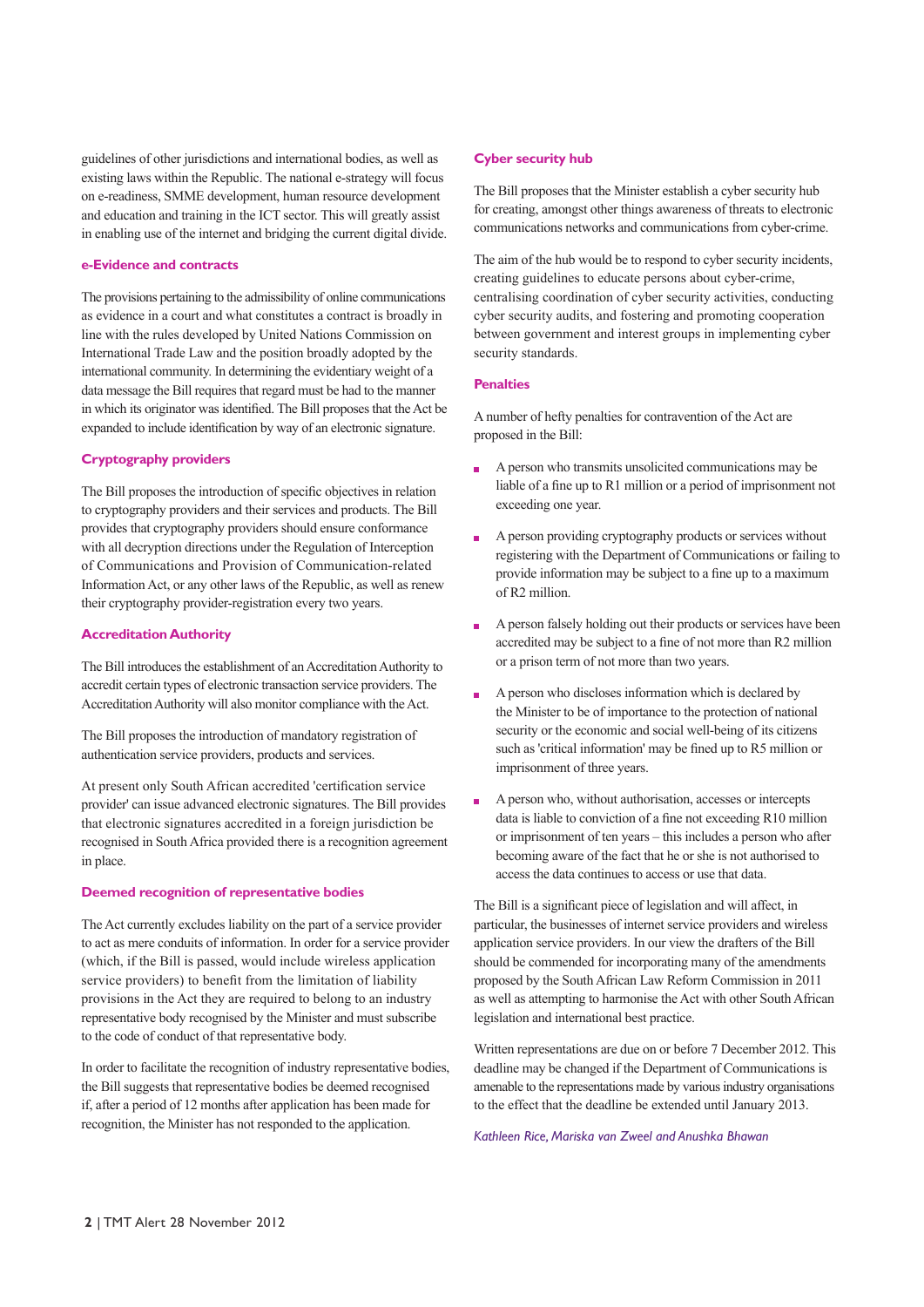## <span id="page-2-0"></span>ELECTRONIC COMMUNICATIONS AND TRANSACTIONS BUZZ

The Electronic Communications and Transactions Amendment Bill, 2012 (Bill) is likely to cause a buzz among wireless application service providers (WASPs).

The Bill proposes extending the application of the consumer protection provisions of the Electronic Communications and Transactions Act, 2002 Act) to wireless application services with the aim of minimising the transmission of spam or preventing it altogether. In addition, the seven day cooling off period contained in the consumer protection chapter of the Act will apply to WASPs. It is not all doom and gloom for the WASP industry as the limitations of liability provisions of the Act will be extended (eventually) to apply to certain WASPs if the Bill is passed in its current form.

#### **Unsolicited communications**

Presently, in terms of the Act, a person sending unsolicited commercial communications must provide the consumer with an option to cancel a subscription and must provide the consumer with identifying particulars from which the sender of the communications obtained the consumer's personal information if so requested by the consumer.

A definition for 'unsolicited communications' has been suggested in the Bill. In terms of the Bill, a communication message regarding goods or services transmitted to a consumer by or behalf of the supplier without the consumer having expressly or implicitly requested that message, constitutes 'unsolicited communications'. The Bill, if passed in its current form, will make the transmission of unsolicited communications unlawful. The definition of 'unsolicited communications' is wider than the definition of 'spam' contained in the Wireless Application Service Provider Association (WASPA) Code of Conduct (Code). The Code excludes messages sent to consumers with whom there is a prior commercial relationship from the definition of 'spam'. The Bill does not give this latitude.

The Consumer Protection Act, No 68 of 2008, (CPA) also deals with unsolicited communications. In terms of the CPA a person may refuse to accept so-called 'direct marketing' (that would include messages for goods and services sent by WASPs) by demanding that the person responsible for initiating the communication desist from any further communication or by registering a pre-emptive block with a person managing a registry recognised by the National Consumer Commission (Commission). A direct marketer must, in terms of the CPA regulations, assume that a potential recipient of a message has registered a pre-emptive block unless the direct marketer has proof that the recipient has expressly consented to receiving direct marketing from the direct marketer. It is therefore incumbent upon the direct marketer to interrogate the registry prior to sending direct marketing messages. These provisions of the CPA are of little or no effect until such time the Commission recognises a registry.

The Bill goes a step further than the CPA. While the CPA allows for consent to receive messages, the definition of 'unsolicited

communications' requires that the recipient 'request' the message. The proposed wording of s42(1) states that no person may send unsolicited communications without the 'permission' of the consumer to whom the unsolicited communications are being sent. The proposed amendment requires some refinement given that the definition of 'unsolicited communications' incorporates reference to a consumer request which is more onerous than the requirement for permission.

What will cause some alarm is that the Bill makes provision for the imposition of a fine up to a maximum of R1 million or imprisonment for a period not exceeding one year if a person sends unsolicited communications. The criminal sanction would presumably be over and above any sanction imposed by an industry association such as WASPA.

#### **Cooling off period**

The Bill proposes the extension of the definition of 'service provider' to incorporate persons providing wireless application services. The category of 'persons providing wireless application services' is a wider category of service providers than WASPs as defined in the Bill as the definition in the Bill defines a WASP as a person who has concluded an agreement with an electronic communications licensee enabling the provision of wireless application services. Not all persons providing wireless application services have concluded agreements directly with electronic communications licensees.

An implication of the extension of the definition of 'service provider' is that the cooling off period contained in s44 of the Act will become applicable to persons providing wireless application services regardless of whether those persons have concluded agreements directly with electronic communications licensees. Accordingly, a consumer may cancel without reason and without penalty, any transaction for the supply of services or goods within seven days after the date of conclusion of the agreement. If the consumer does so, he/she will be entitled to a full refund within thirty days of cancellation. From the perspective of a person providing wireless application services there is a potential that consumers will receive and consume services for a period of seven days and then terminate the agreement demand repayment of subscription fees.

#### **Protection of personal information**

The Act contains a number of principles set out in s51 for electronically collecting personal information.These principles are aimed at protecting private personal information and include an obligation to obtain express permission for the collection and processing of personal information, disclosure in writing of the specific purpose for which personal information is requested, record-keeping, nondisclosure obligations and requirements to destroy obsolete personal information.

Presently, data controllers (ie any person who electronically requests, collects, collates, processes or stores personal information) may voluntarily subscribe to the principles. The Bill requires that each data controller subscribe to the principles and must, in addition record the fact that it has subscribed to the principles in any agreement with a data subject.